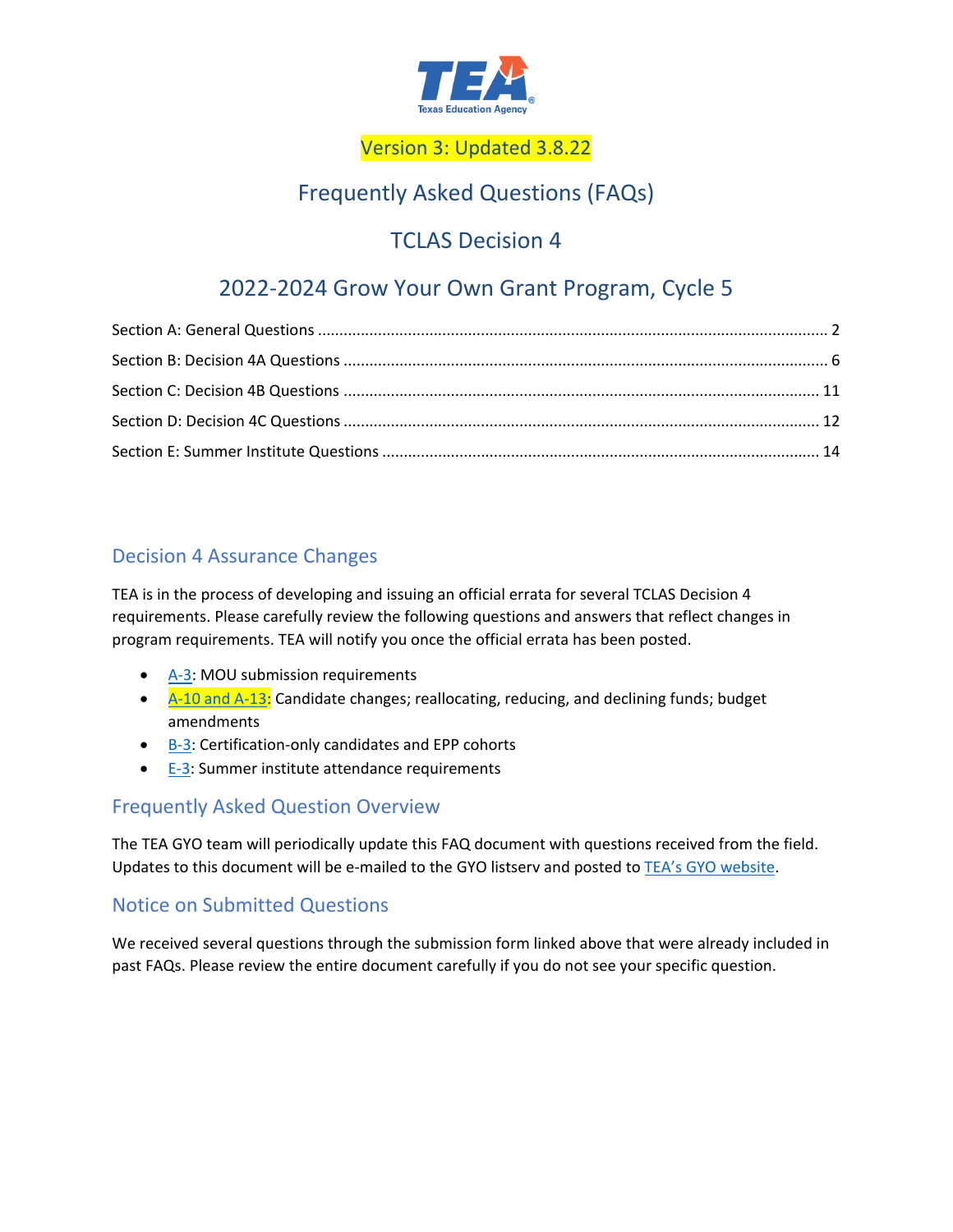

# <span id="page-1-0"></span>Section A: General Questions

# Question A-1

Our district was awarded different amounts for 4A, 4B, and 4C. What does this mean for us?

# Answer A-1

This depends on what was included in your application. Please refer to your application and page 21 of the [TCLAS Guidance Document.](https://tea.texas.gov/sites/default/files/covid/TCLAS-Guidance-Document.pdf)

#### Question A-2

Our LEA originally turned down funding for 4C and we currently have a greater demand from paraprofessionals for 4A than we originally anticipated. Can we recover the money we turned down for 4C and apply it to 4A?

#### Answer A-2

No. Once an LEA declines funding, TEA is unable to increase funding or issue new awards within TCLAS Decision 4.

# Question A-3

Does the MOU have to be approved by our LEA's local board? Also, must we submit it to TEA?

# Answer A-3

TEA does not require that your MOU be approved by the LEA's local board. Each LEA should abide by local rules, regulations, and procedures.

TEA is waiving the requirement that LEAs submit MOUs to TEA for approval by May 31, 2022. Instead, the LEA is required to retain documentation of the MOUs locally. TEA will issue an official errata regarding this change in the near future. LEAs are still expected to secure MOUs according to the following assurances in the [TCLAS guidance document.](https://tea.texas.gov/sites/default/files/covid/TCLAS-Guidance-Document.pdf)

- Participants and candidates must commit with an MOU to remain in the LEA for an agreed upon length of time in a full-time teaching role as a condition of receiving the stipend (page 48).
- The applicant must have a signed letter of commitment or MOU from an Accredited, Accredited-Not Rated, or Accredited-Warned Educator Preparation Program that will partner with the LEA(s) to award teacher certifications to participants (page 49).

Question A-4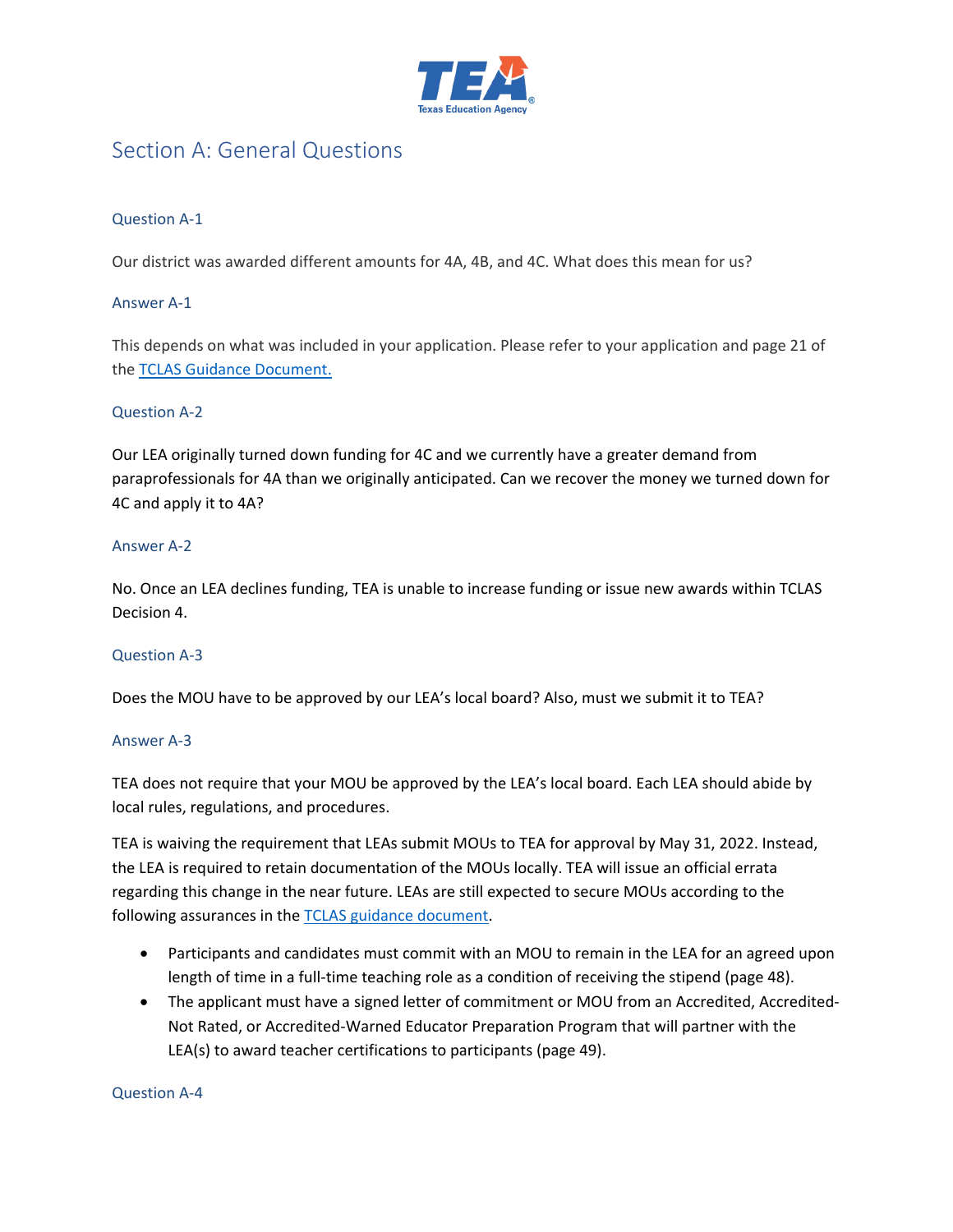

What is the expectation for "paid release time and schedule flexibility" for Decision 4A candidates?

#### Answer A-4

LEA and campus leaders should provide reasonable and necessary supports for a paraprofessional to complete their degree and certification course requirements while engaged in the GYO program. TEA does not set any minimum requirements around the amount of paid release time or schedule flexibility since paraprofessional duties, course schedules, and work schedules vary across campuses and LEAs. LEAs may use the indirect and administrative costs to find substitute coverage for candidates.

# Question A-5

If an LEA was awarded Cycle 3 or Cycle 4 of Grow Your Own, does this impact the TCLAS Cycles 5 award?

#### Answer A-5

No. LEAs can be part of overlapping Grow Your Own grant cycles. Please note, each cycle has its own set of program guidelines and requirements.

# Question A-7

For the Qualtrics [Candidate Submission](https://tea.co1.qualtrics.com/jfe/form/SV_dhTOXaUyRRov2om) survey, where can we find a candidate's TEA/Unique ID?

#### Answer A-7

Unique Identification Numbers (ID) can be found in TEAL.

# Question A-8

We received a Microsoft Excel template titled "TCLAS - Decision 4 - GYO - Cycle 5 - Candidate Information – Dec 2022." To whom do we submit this spreadsheet?

### Answer A-8

LEAs do not need to submit the spreadsheet to TEA. This is for your records, so you have a copy of who is in your TCLAS Grow Your Own Cycle 5 cohort. All LEAs will enter select candidate information into the [Qualtrics Candidate Submission](https://tea.co1.qualtrics.com/jfe/form/SV_dhTOXaUyRRov2om) survey by March 1, 2022.

#### Question A-9

When will our LEA receive funding?

#### Answer A-9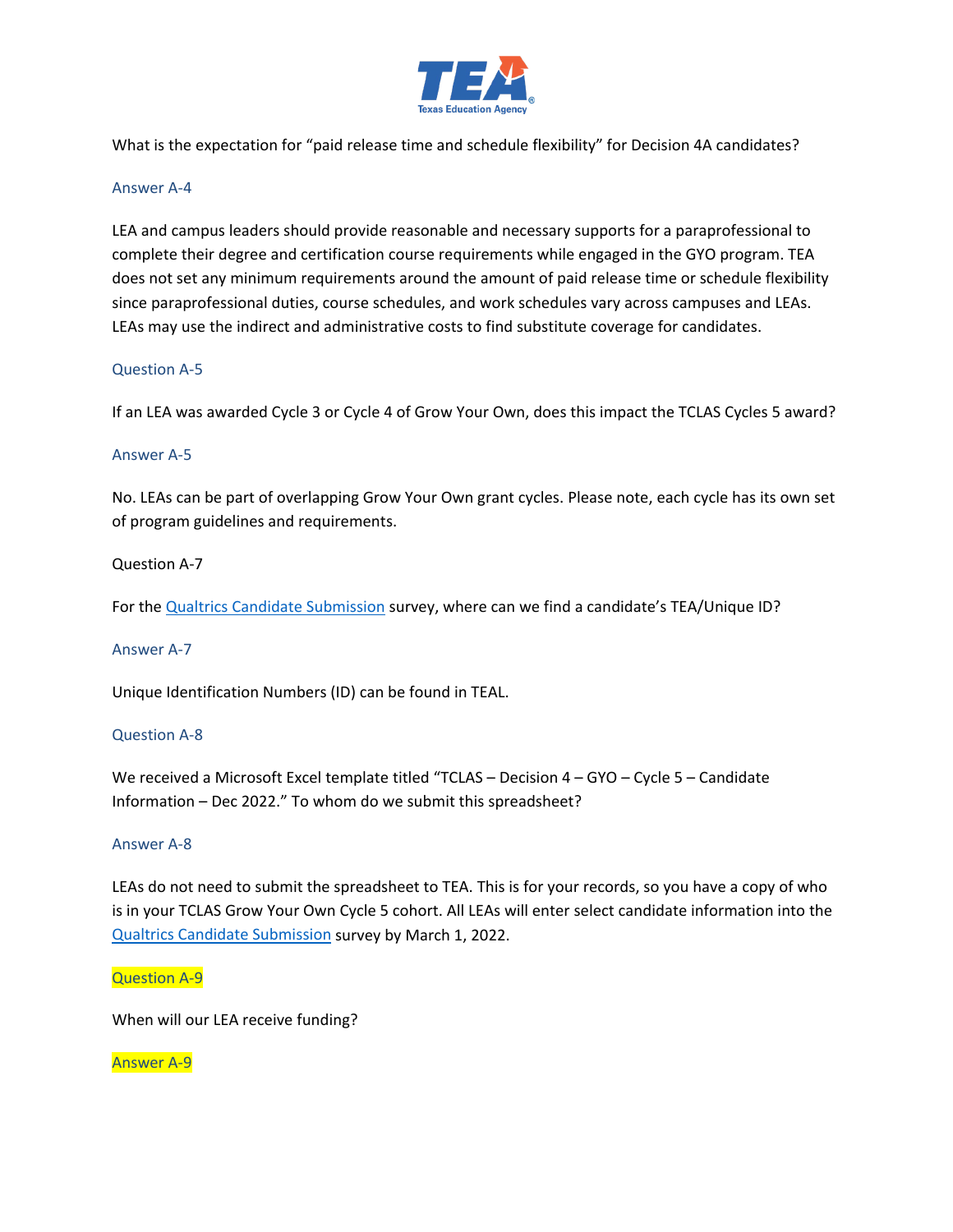

All LEAs should receive funding following the issue of Notice of Grant Award (NOGA). As of February 24, 2022, 95% of applicants have received the NOGA for the TCLAS Grant via email to the Authorized Official. If the LEA is unable to access the NOGA, a copy can be obtained through the Expenditure Reporting System on the [TEAL login.](https://tealprod.tea.state.tx.us/TSP/TEASecurePortal/Access/LogonServlet) The Expenditure Reporting system is also where the LEA will access funds. Please email [TCLAS@tea.texas.gov](mailto:TCLAS@tea.texas.gov) if you have additional questions regarding the NOGA.

# Question A-10

What happens if the number of participants we have for 4A or 4B is different than what we submitted in our TCLAS Qualtrics application?

# Answer A-10

Many LEAs have found the number of participants they have been able to recruit for Decision 4A or 4B is different than what they originally anticipated and submitted in their TCLAS Qualtrics application. Common scenarios include the following.

- The LEA has been able to recruit and confirm **fewer bachelor plus certification** candidates than originally submitted in the TCLAS Qualtrics application.
- The LEA has been able to recruit and confirm **fewer certification-only** candidates than submitted in the TCLAS Qualtrics application.
- The LEA has a **different combination of bachelor plus certification and certification-only candidates** than originally submitted in the TCLAS Qualtrics application. For example, the LEA anticipated it would have one bachelor plus certification candidate and five certification-only candidates. However, it would like to move forward with two bachelor plus certification candidates and two certification-only candidates.

If an LEA's number or type of participants changes for either Decision 4A or 4B, the LEA may **reallocate** the funds within that sub-decision (e.g., within 4A) or across any Decision 4 sub-decisions the LEA has been awarded (e.g., from 4A to 4C). If a district is certain it will **reduce the number of candidates**, please refer to A-13 for additional next steps.

If an LEA reallocates the funding due to a change in the type or number of participants, it will need to (1) submit a [Candidate Change Form](https://app.smartsheet.com/b/form/fe17a2cb5db84b579e36f938981c7ba8) to TEA within 60 days of any participant changes and (2) follow the spending guidelines on page 21 of the [TCLAS Guidance Document,](https://tea.texas.gov/sites/default/files/covid/TCLAS-Guidance-Document.pdf) including:

- 4A spending limits associated with (a) tuition, fees, and living stipends, and (b) administrative and indirect costs (also refer to question B-7 in this document)
- 4B stipend amounts for Education and Training teachers
- Limits on the number of stipend recipients for 4A (6 per LEA) and 4B (2 per campus)
- All other spending limits included on page 21 of the TCLAS Guidance Document

Please note the following requirements regarding formal budget amendments.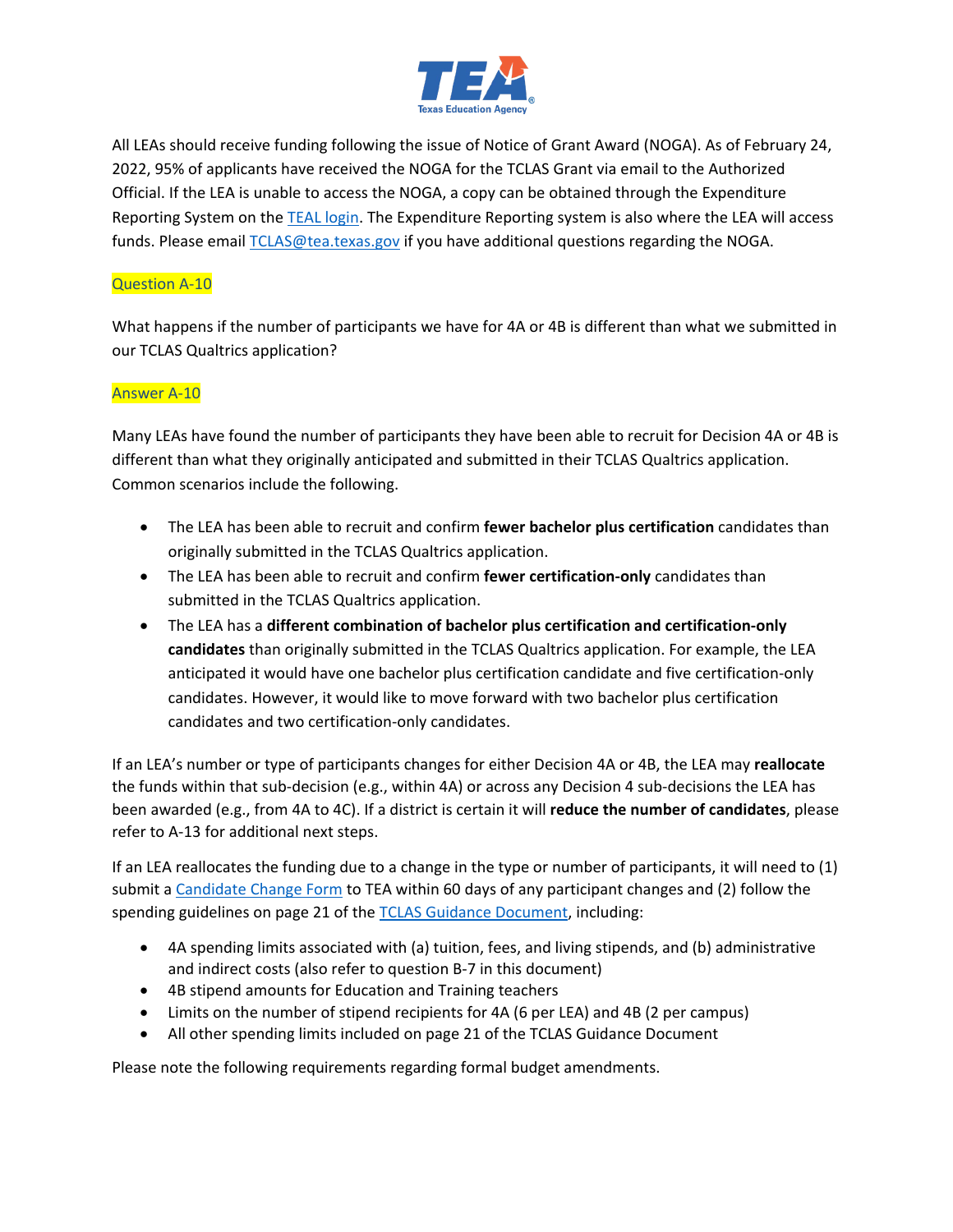

- A formal budget amendment is necessary only if **over 25% of an LEA's total TCLAS ESSER III award** is being adjusted. "25% of an LEA's total ESSER TCLAS award" includes any other TCLAS decision points an LEA was awarded. You may need to consult with colleagues to determine the total amount of your LEA's TCLAS ESSER III award and whether an amendment is needed. If you determine a budget amendment is needed, please refer to question A-11.
- A formal budget amendment is not required if **less than 25% of your total TCLAS ESSER III award** is being adjusted.

**Upcoming errata:** The following assurance was included in the **original TCLAS** guidance document: *The applicant must file budget amendments within 30 days of notification that a participant or candidate is unable to continue with their degree or certification program.*

In the near future, TEA will issue an official errata and the **new requirement** will read: The applicant must *submit a [Candidate Change Form](https://app.smartsheet.com/b/form/fe17a2cb5db84b579e36f938981c7ba8) within 60 days of any changes to their stipend recipients for the GYO program. This includes changes to the total number or type of stipend recipients.* 

#### Question A-11

What is the process for submitting a formal budget amendment if we are adjusting more than 25% of our total TCLAS ESSER III award?

#### Answer A-11

After a grant recipient receives a Notice of Grant Award for an approved application, the grantee may realize a need to make modifications to planned allowable activities or estimated budget costs. Some changes are within the grantee's power to make without seeking TEA approval. Other changes, however, require the grantee to amend the approved grant application and receive approval of the changes.

To determine whether a planned change to the grant program requires an amendment to the application, please refer to TEA's [When to Amend the Application guidelines.](https://tea.texas.gov/sites/default/files/when_to_amend_the_application_guidance.pdf) Amendments must be submitted to TEA by the Last Amendment Due Date listed on the TEA Grant Opportunities webpage, which is June 3, 2024.

#### Question A-12

Can we add qualified candidates to 4A or 4B after March 1, 2022?

#### Answer A-12

Yes, LEAs may add participants to 4A or 4B after March 1, 2022 if those candidates meet all th[e pre](https://tea.texas.gov/sites/default/files/gyo-stipend-recipient-pre-requisites.pdf)[requisites for stipend recipients](https://tea.texas.gov/sites/default/files/gyo-stipend-recipient-pre-requisites.pdf) and all other grant requirements. LEAs, however, cannot request additional funds be added to their grant.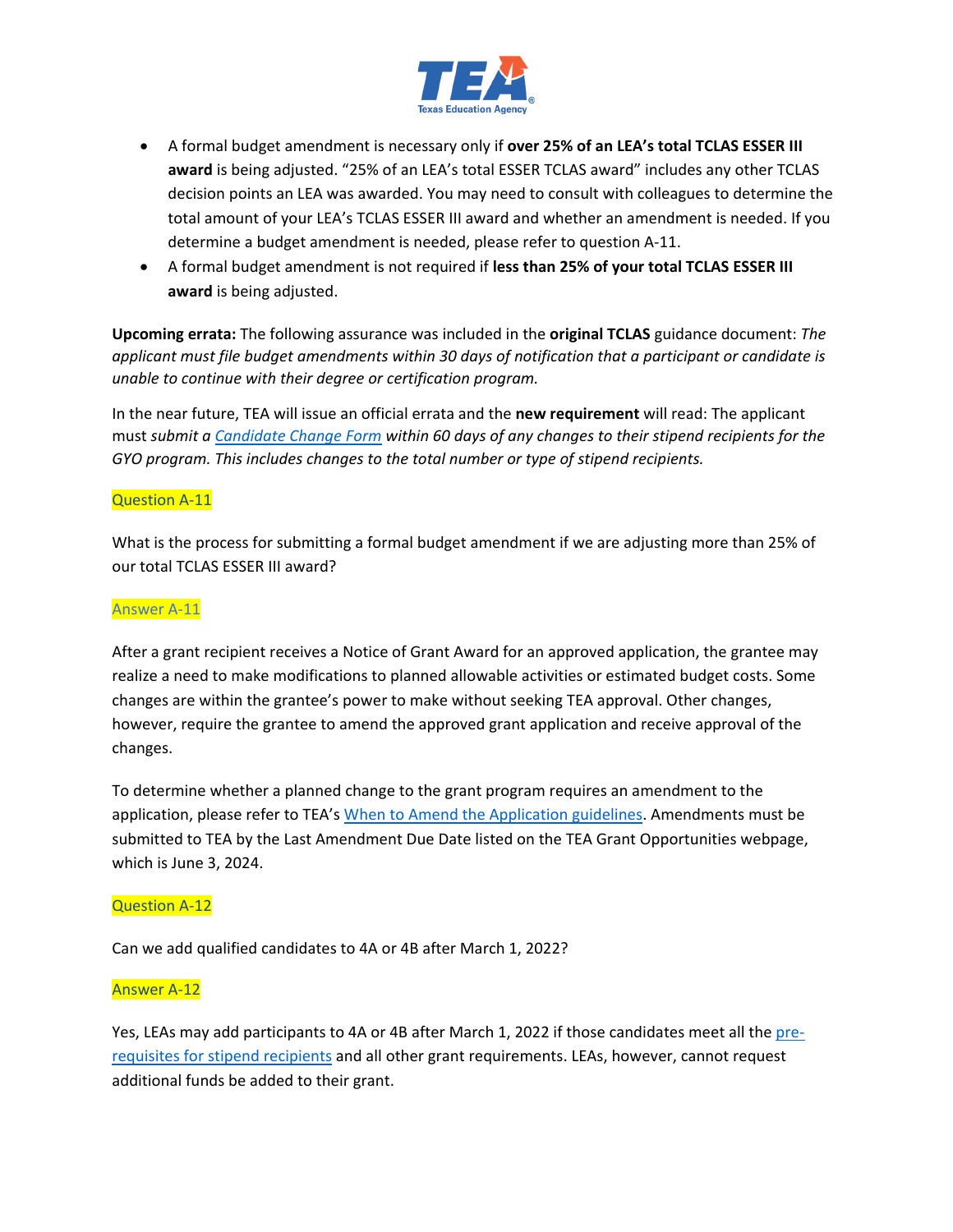

The intention is for districts to retain participants in the GYO program. However, if an LEA changes the number of participants in their GYO program, it must submit a Candidate Change Form (refer to A-10 for more information) and may do so through the end of the grant. Please retain documentation of any participant replacements or additions locally.

# Question A-13

How can an LEA reduce or fully decline Decision 4 funding?

# Answer A-13

If your LEA would like to reduce or fully decline Decision 4 funding, please **submit an email to the following email addresses:** 

- [anisha.dandona@tea.texas.gov](mailto:anisha.dandona@tea.texas.gov)
- [Megha.Kansra@tea.texas.gov](mailto:Megha.Kansra@tea.texas.gov)
- [TCLAS@tea.texas.gov](mailto:TCLAS@tea.texas.gov)
- CC: [GYOgrant@tea.texas.gov](mailto:GYOgrant@tea.texas.gov)

Please ensure the email includes the following:

- An attached letter, written on *official district letterhead*, notifying TEA that your LEA is requesting this change
- An explicit note of the specific TCLAS decisions declined (e.g., "Decision 4A") or reduced
- The Superintendent or Authorized Official's signature

# <span id="page-5-0"></span>Section B: Decision 4A Questions

# Question B-1

How do LEAs fund paraprofessional tuition and fees? Are candidate stipends disbursed through payroll or accounts payable?

# Answer B-1

To some extent, this is a district decision. Please confer with your district business office, and refer to the [Budgeting Costs Guidance Handbook](https://tea.texas.gov/sites/default/files/budgeting_costs_guidance_handbook.pdf) regarding payment for completion:

- If the paraprofessional is a district employee, and if the district will pay the tuition on their behalf, budget this under **contracted services (6200).**
- If the paraprofessional is a district employee who will pay their own tuition and then receive reimbursement distributions, budget this under **contracted services (6200).**
- If the LEA will pay the university directly for tuition and fees, this falls under **contracted services (6200).**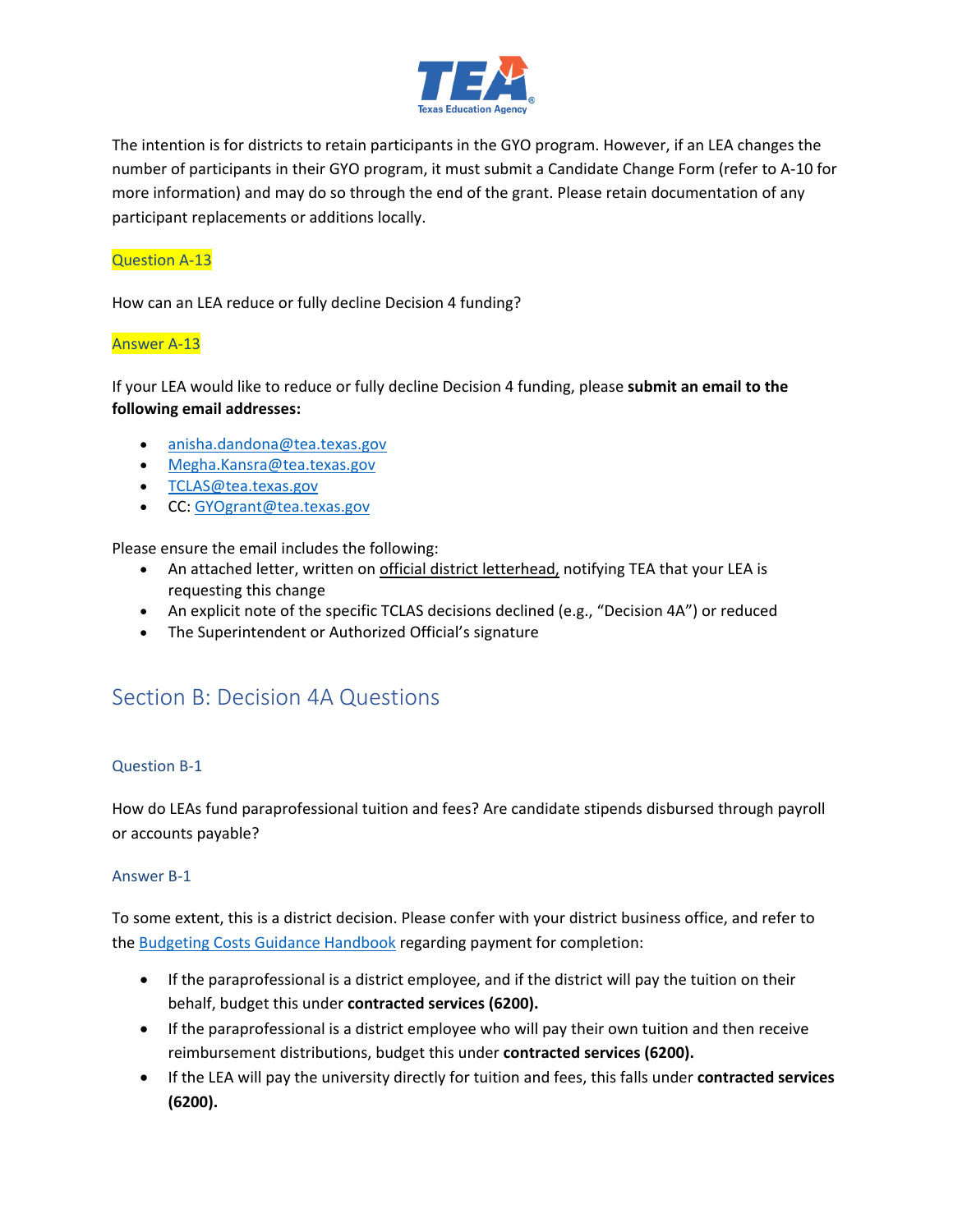

• All living stipends paid directly to candidates will be coded as **payroll costs (6100)**.

# Question B-2

Is it mandatory for LEAs to grant 4A stipend recipients paid release time? Must LEAs allow stipend recipients to attend class during the workday?

# Answer B-2

Each LEA is expected to allow schedule flexibility. An LEA may choose to provide 4A candidates paid release time and allow them to attend class during the workday. The type of candidate support needed likely depends on district- and campus-specific context, including the candidate's responsibilities and schedule. The LEA should provide schedule flexibility, as needed, so each candidate is able to fulfill the requirements of the grant.

#### Question B-3

We are wondering if the following specific assurance can be waived. "*All certification-only candidates will be certified by the same partner Educator Preparation Program (EPP) as a cohort managed collaboratively by the LEA and EPP.*"

#### Answer B-3

Yes, this requirement has been waived by TEA. TEA will issue an official errata in the near future. It is up to the discretion of the LEA whether certification-only candidates will be certified by the same partner Educator Preparation Program (EPP) as a cohort or not.

#### Question B-4

The [Grow Your Own Pre-Requisite for Stipend Recipients Document](https://tea.texas.gov/sites/default/files/gyo-stipend-recipient-pre-requisites.pdf) states that, "*Candidates must already have a minimum of 75 credit hours towards a bachelor's degree.*" By which date does this statement apply?

#### Answer B-4

All candidates must have a minimum of 75 credit hours towards a bachelor's degree prior to the start of the employing district's Fall 2022 semester.

#### Question B-5

Do all paraprofessionals seeking bachelor's degrees have to go through the same college or university? Is our MOU process limited to only one institutional partner?

#### Answer B-5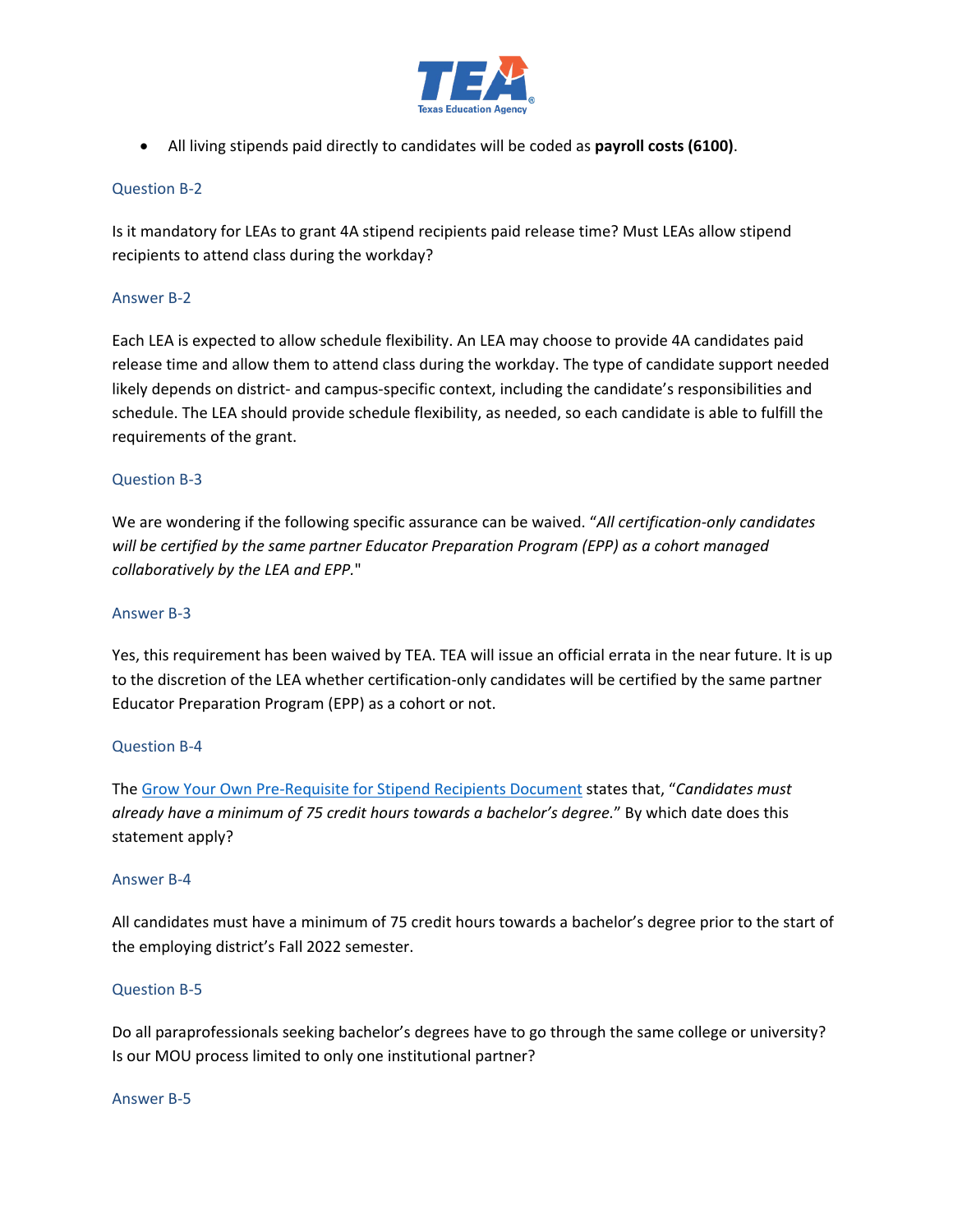

No. More than one college or university is allowed. Each LEA must complete an MOU with each Educator Preparation Program (EPP) certifying the candidates. If a candidate is completing bachelor's degree from one university and attending a different institution to earn a teaching certification, the LEA only needs to secure an MOU with the EPP. All EPP's must have a status of Accredited, Accredited-Not Rate, or Accredited-Warned.

# Question B-6

Which components of the MOU pertain to Decision 4A?

#### Answer B-6

#### **MOUs Required for Decision 4A:**

Between the LEA and each paraprofessional candidate receiving a stipend (maximum of 6 per LEA).

Between the LEA and each EPP or alternative certification program (maximum of 6 per LEA).

#### Question B-7

What are our options for awarding funds for Decision 4A?

#### Answer B-7

The funding amount for 4A is split into two categories: (1) tuition, fees, and living stipends and (2) indirect plus administrative costs for the LEA.

#### **For Bachelor's degree and certification candidates:**

The \$19,000 awarded for candidates completing both a bachelor's degree and certification is split in the following ways:

- (1) \$18,000 to cover tuition, fees, and living stipends and
- (2) \$1,000 to cover the LEA's indirect and/or administrative costs related to the grant.

#### **For certification only candidates:**

The \$8,000 awarded for candidates pursuing certification only is split in the following ways:

- (1) \$7,500 for tuition, fees, and living stipends and
- (2) \$500 to cover the LEA's indirect and/or administrative costs related to the grant.

The stipends are to be delivered to the candidate and/or university at least once each year of participation.

Each LEA will outline in their MOU the process for reimbursing candidates or paying universities directly on behalf of the candidate. Any funding out of the \$18,000 or \$7,500 that is not needed to cover tuition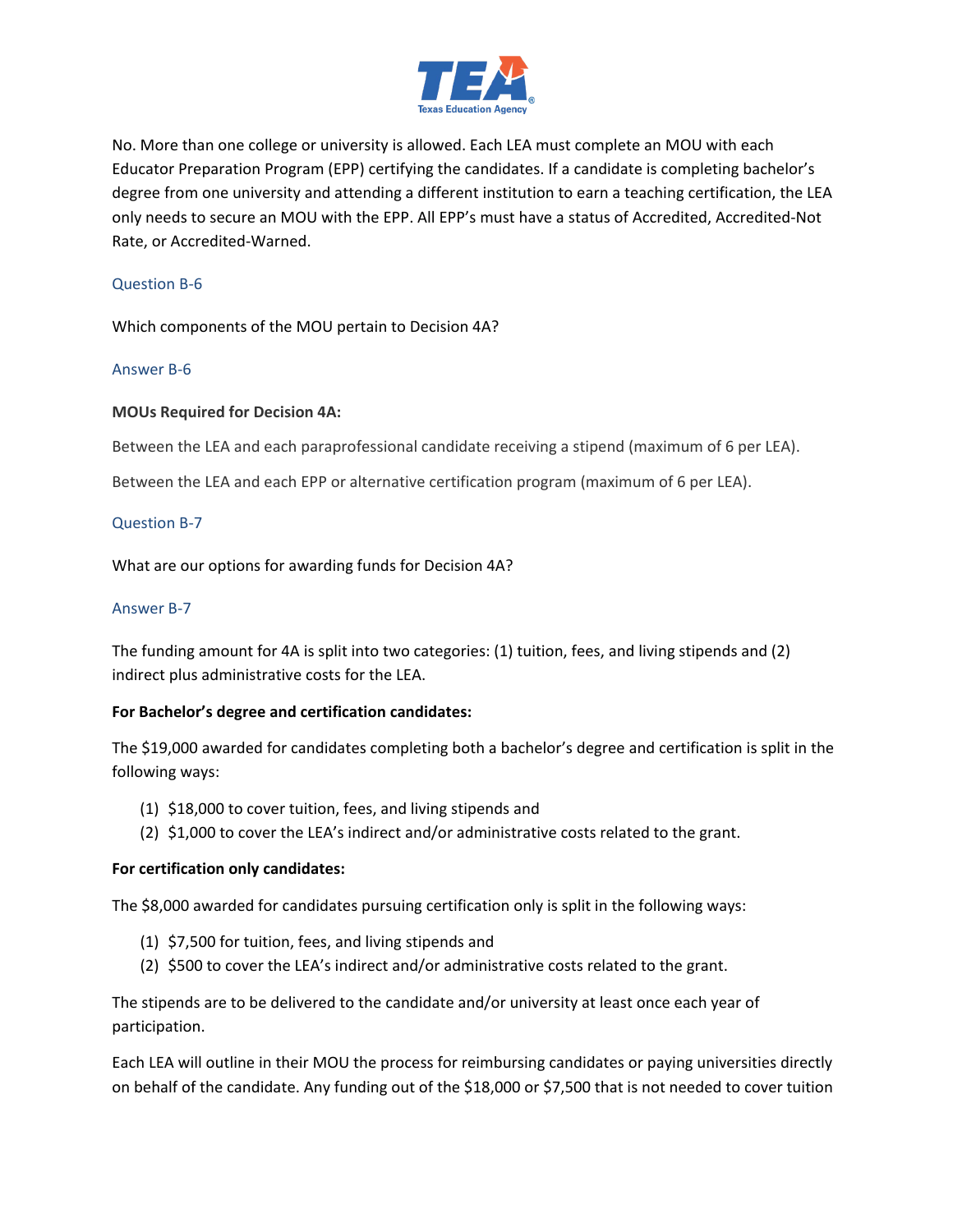

and fees is considered an additional living stipend for the candidate. Funding from this amount should not be transferred to administrative or indirect costs. Refer to question and answer B-1 for information regarding payroll and contracted services budget categories.

# Question B-9

Can we issue 4A candidate stipends in one lump sum payment at the end of the year?

# Answer B-9

You may choose to pay 4a candidates in one lump sum payment at the end of each academic year. Please make sure that is clearly stated in the MOU. The vision of the grant is to provide Texas paraprofessionals with financial relief during the grant timeline as this is a barrier to certification and degree completion for many. The \$18,000 stipend for candidates pursuing their bachelor's degree plus certification should be approximately \$9,000 each year. The \$7,500 stipend for candidates pursuing only certification should be approximately \$3,750 each year.

# Question B-10

Can Decision 4A paraprofessional begin coursework in the Spring of 2022?

### Answer B-10

Yes, Decision 4A paraprofessional stipend recipients may begin coursework and certification work this Spring of 2022 semester. The earlier they complete their requirements the better for them and for your district. Decision 4B teacher stipends and Decision 4C Education and Training programs must begin in the Fall of 2022.

# Question B-11

Can a paraprofessional complete a degree in an area other than teaching prior to enrolling in an ACP or do they need to get their degree in teaching?

#### Answer B-11

A paraprofessional candidate does not need to earn a bachelor's in education. They are allowed to complete their current degree and earn a teaching certification upon graduation.

#### Question B-12

Is there a checklist with concrete grant requirements for Decision 4A candidates?

#### Answer B-12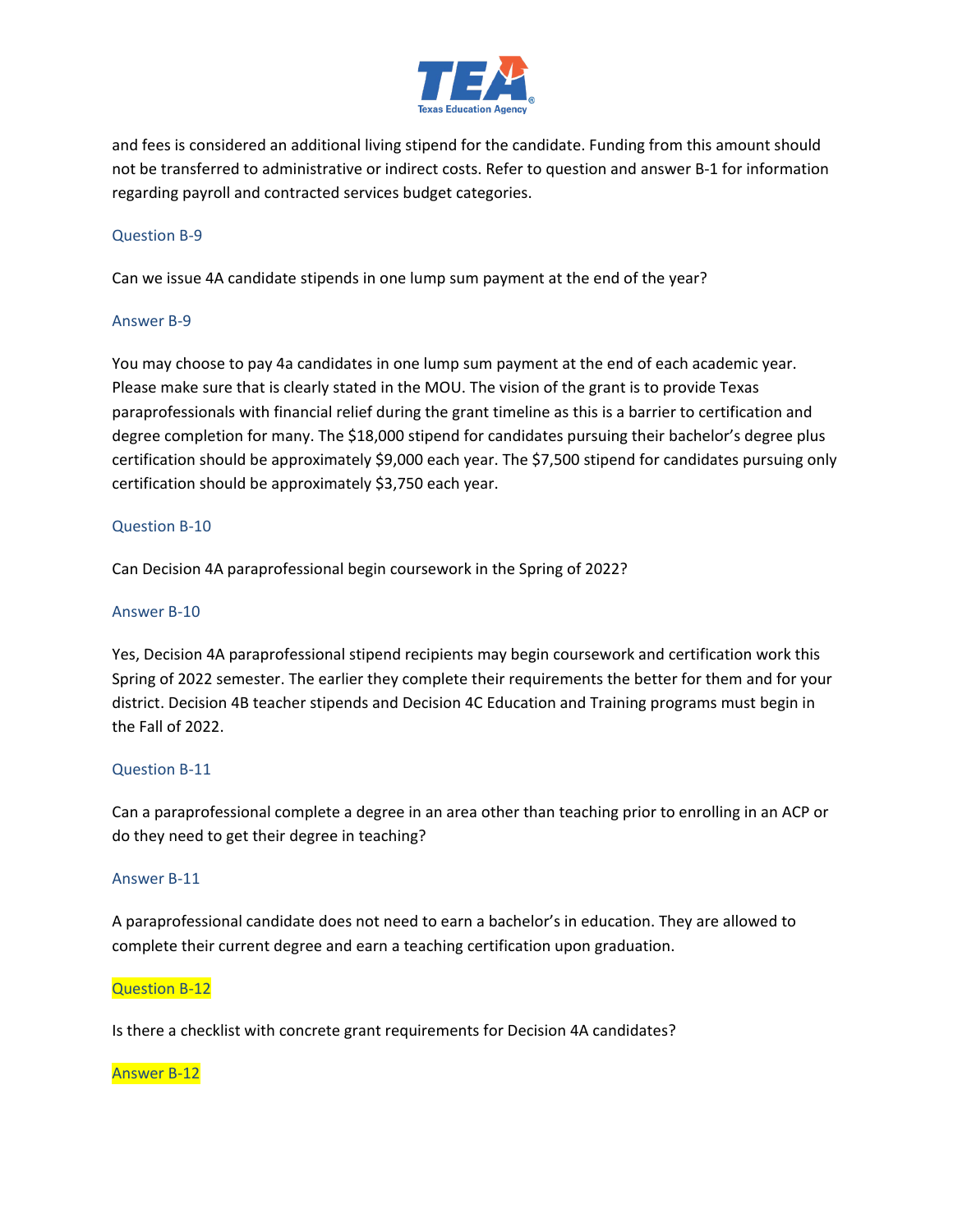

Yes, there are several places with concrete requirements. The [Grow Your Own Pre-Requisites for](https://tea.texas.gov/sites/default/files/gyo-stipend-recipient-pre-requisites.pdf)  [Stipend Recipients](https://tea.texas.gov/sites/default/files/gyo-stipend-recipient-pre-requisites.pdf) is the most comprehensive list. Pages 21 and 49 of the [TCLAS Guidance Document](https://tea.texas.gov/sites/default/files/covid/TCLAS-Guidance-Document.pdf) also list grant requirements.

# Questions B-13

Can the Decision 4A stipend be used to cover program costs for paraprofessionals to go through an alternative route to certification program?

#### Answer B-13

Yes. The stipend amount is \$7,500.

#### Question B-14

Does the teacher for the Principles of Education & Training course need to have a master's degree to teach the course?

#### Answer B-14

No. A master's degree is only necessary if the teacher intends to teach a course for dual credit.

#### Question B-15

Is there a list of the approved EPPs for the Grow our Own program?

#### Answer B-15

Per page 49 of the [TCLAS Guidance Document,](https://texasedu-my.sharepoint.com/personal/ronald_coleman_tea_texas_gov/Documents/Desktop/cover---standard-edition.jpg) the applicant must have a signed letter of commitment or MOU from an Accredited, Accredited-Not Rated, or Accredited-Warned [Educator Preparation](https://tea-texas.maps.arcgis.com/apps/opsdashboard/index.html#/8fdeed6e29b741ba8bac151ac023186d)  [Program](https://tea-texas.maps.arcgis.com/apps/opsdashboard/index.html#/8fdeed6e29b741ba8bac151ac023186d) that will partner with the LEA(s) to award teacher certifications to participants.

#### Question B-16

If a 4A candidate recipient drops out of the program, is the LEA responsible for recouping any stipend funds already paid out to the participant?

#### Answer B-16

No, TEA will not ask for partial funding back from stipend recipients who drop out of the program.

#### Question B-17

At what point in time can districts start paying stipends to Decision 4A candidates? Are LEAs allowed to pay the entire \$7,500 in one year?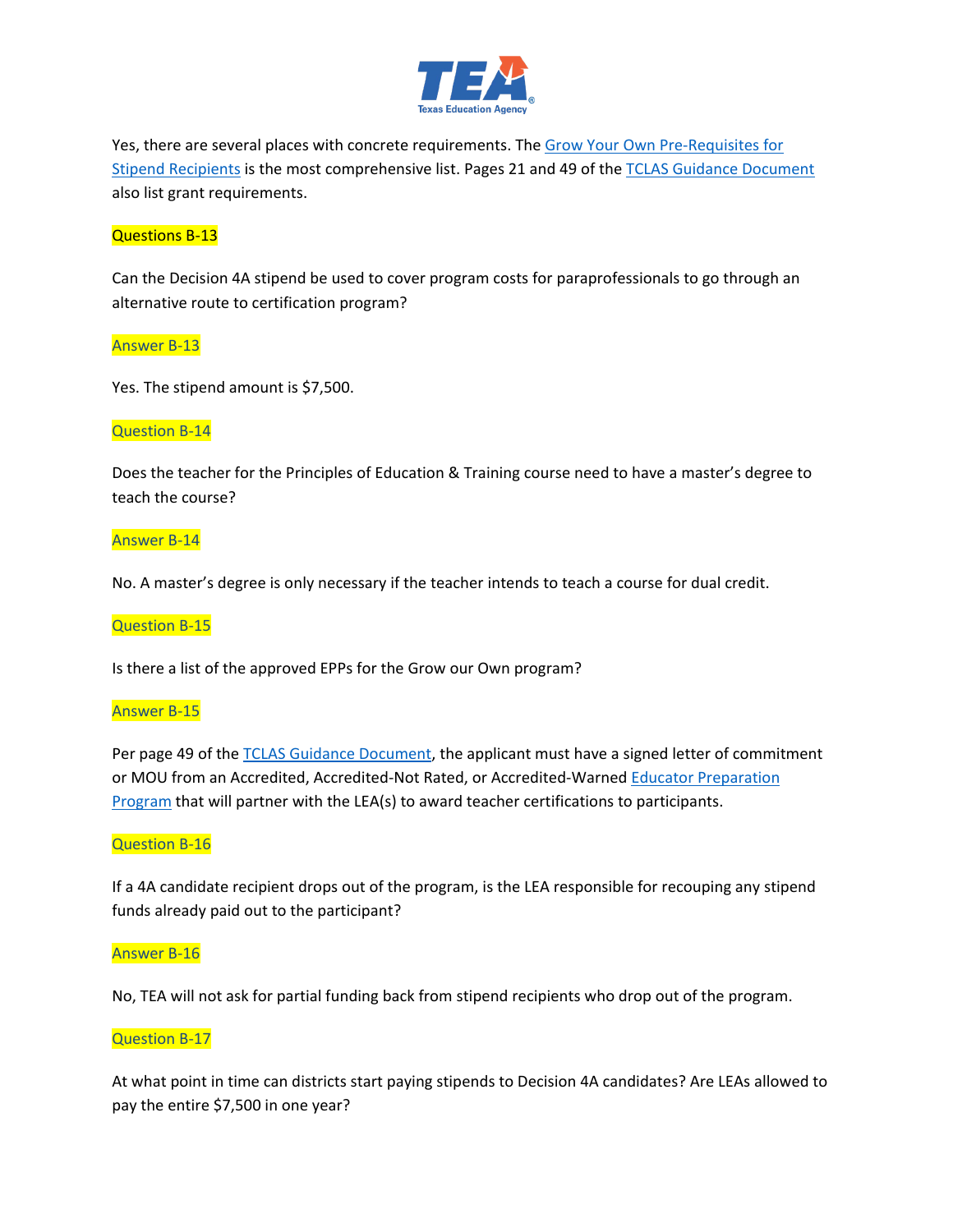

# Answer B-17

Decision 4A candidates may begin to receive reimbursements after the Notification of Grant Award (NOGA). Candidates finishing their Decision 4 requirements in year one may receive full reimbursement of the entire \$7,500 if the district chooses to do so.

# Question B-18

Has there been a change to the 75-hour minimum requirement?

# Answer B-18

No. Please see Question B-4 for more guidance.

# <span id="page-10-0"></span>Section C: Decision 4B Questions

#### Question C-1

Please explain the difference between the \$5,000 and \$10,000 stipends for Decision 4B.

#### Answer C-1

The \$5,000 award is designated as a two-year stipend for any certified educator who is teaching nondual credit courses. This amount breaks down to \$2,500 per year or \$1,250 per semester. The \$10,000 award is designated as a two-year stipend for any certified educator (with a master's degree) who is teaching courses in which high school students can earn dual credit. This amount breaks down to \$5,000 each year or \$2,500 each semester.

# Question C-2

Can the Decision 4B stipend be used to cover program costs for certified educators to receive an additional certification through an alternative route to certification program?

#### Answer C-2

Decision 4B certified educators' stipends are rewarded for teaching Education & Training courses. The certified educator can then decide how to spend the stipend.

#### Question C-3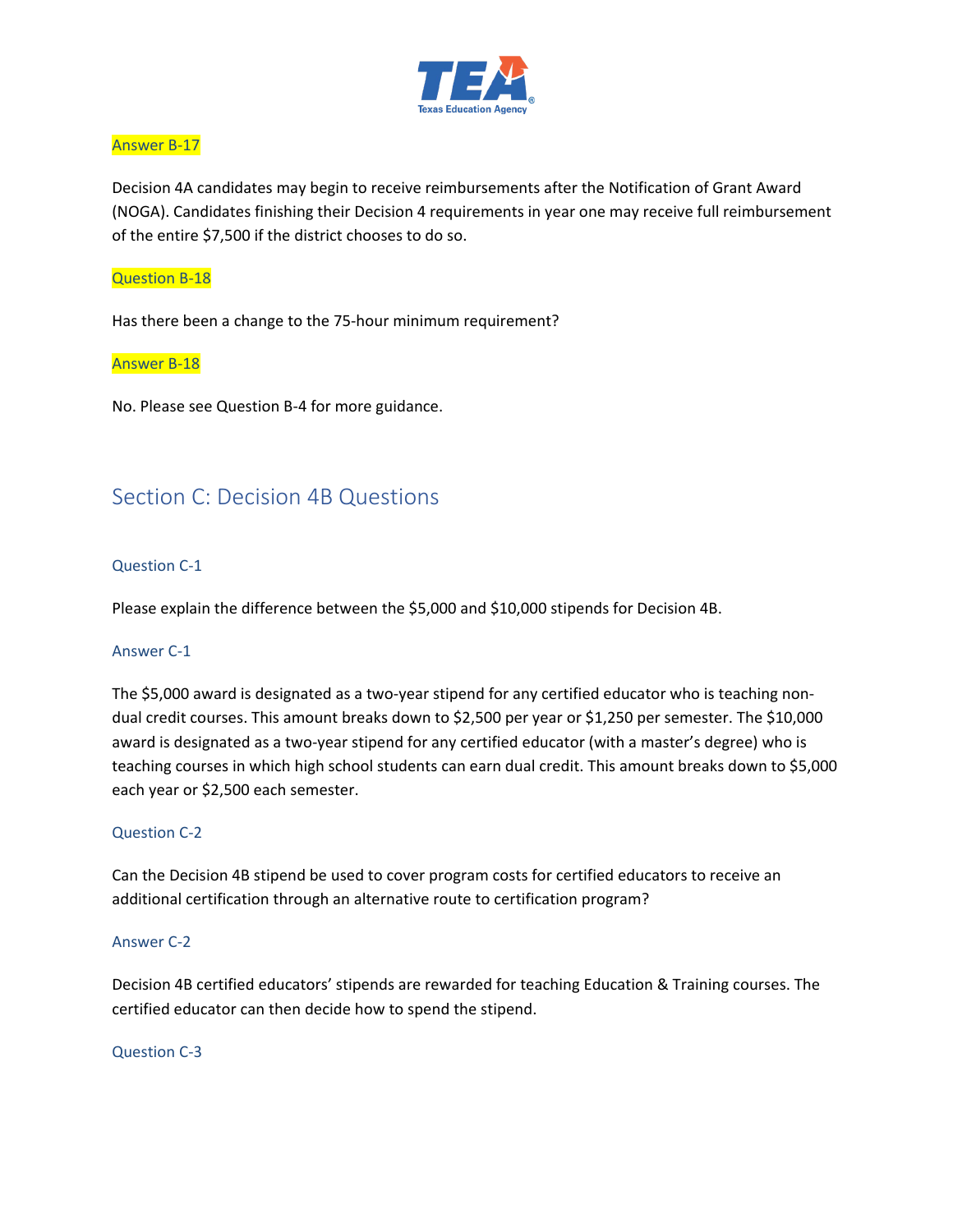

We now have Education and Training teachers that want to get their master's degree. Can we move part of our Decision 4A award to 4B and 4C?

### Answer C-3

This may be possible. Refer to A-9 for more information and requirements.

### Question C-4

If a teacher instructs two sections of Human Growth and Development, do they qualify for the stipend if that is the only course in the Education & Training track that they teach?

#### Answer C-4

An educator that only teachers Human Growth and Development does not satisfy the minimum teaching requirements for a stipend. As stated in the **Pre-requisites for Stipend Recipients** document, "Participants must be the teacher of record for at least one section of the Principles of Education, Instructional Practices, or Practicum in the 2022–2023 school year and at least two sections in the 2023– 2024 school year."

# <span id="page-11-0"></span>Section D: Decision 4C Questions

# Question D-1

Who provided the curriculum for the Education and Training courses?

#### Answer D-1

The TEA is partnering with a vendor to develop high quality instructional materials for the Education & Training courses. Feedback from internal reviewers, subject-matter experts, and Texas Education and Training teachers is incorporated throughout the development of the materials.

#### Question D-2

Does each campus need to offer Principles of Education & Training if we will offer Instructional Practices and Practicum?

#### Answer D-2

As stated on page 49 of the [Guidance Document,](https://tea.texas.gov/sites/default/files/covid/TCLAS-Guidance-Document.pdf) the LEA must assure that each high school campus within the participating LEA will implement at least the Instructional Practices and/or Practicum courses in the Education and Training course sequence in 2022–2023, and at least both stated courses in 2023– 2024, with the teachers receiving the stipend as teachers of record for both or either course.

#### Question D-3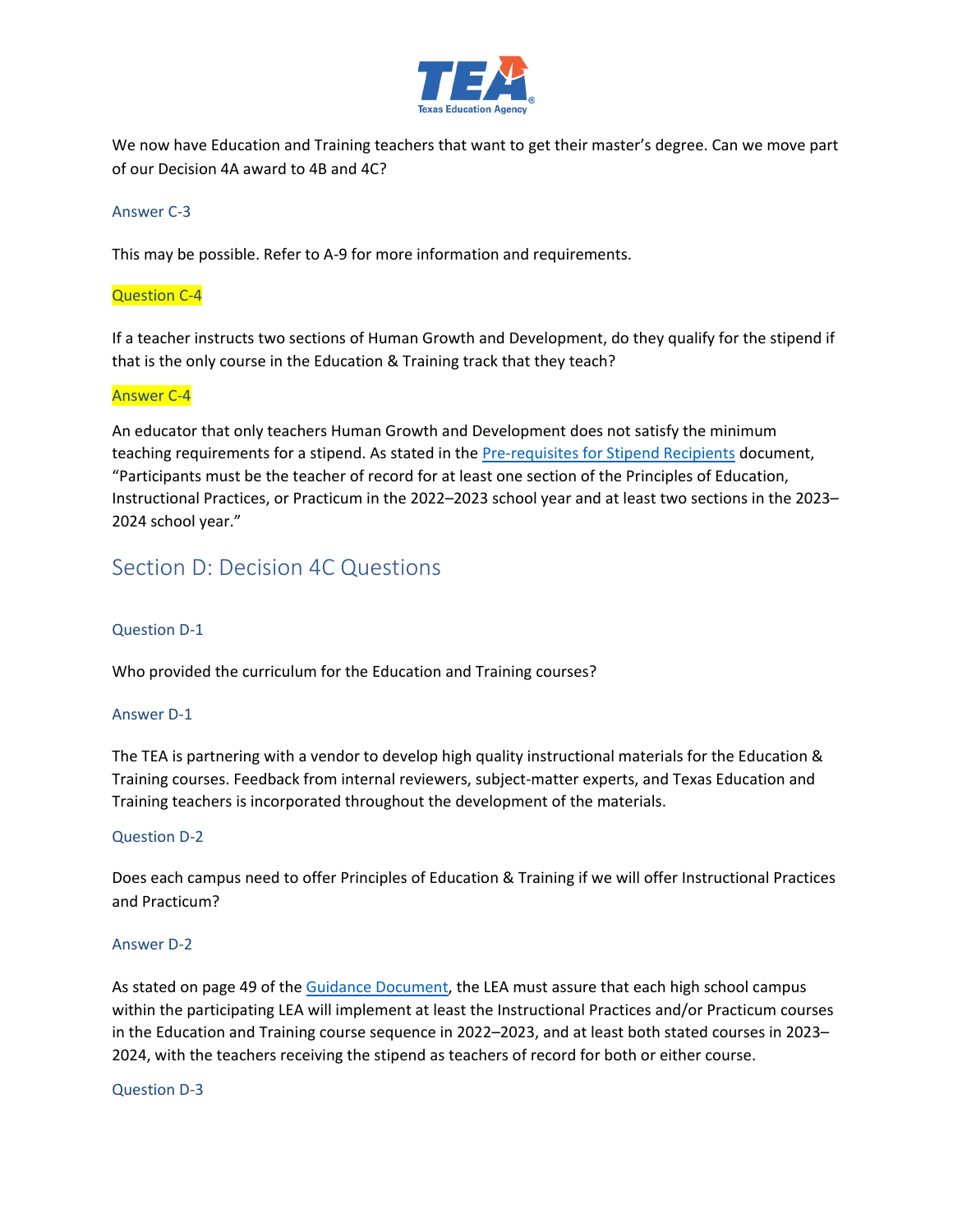

What is the dual credit course name that aligns with the instructional practices and the practicum course?

Answer D-3

EDUC 1301 and EDUC 2301.

Question D-4

Can the teachers of the E&T courses be a new hire for the 2022-2023 school year?

#### Answer D-4

No. As stated in the [Grow Your Own Pre-Requisites for Stipend Recipients,](https://tea.texas.gov/sites/default/files/gyo-stipend-recipient-pre-requisites.pdf) E&T stipend recipients must be employed as a teacher within the eligible LEA during the 2021–2022 school year.

#### Question D-5

According to the Education & Training Program of Study on TEA website, it shows that Principles of Education & Training can be taken the first year OR Principles of Human Services for this career pathway. Is it ok then for students to take Principles of Human Services their freshman year then Instructional Practices their junior year and the Practicum in Education and Training their senior year?

#### Answer D-5

Yes, this course sequence is permissible.

#### Question D-6

What is the service ID number for the courses?

#### Answer D-6

The [Education and Training Program of Study](https://tea.texas.gov/sites/default/files/TeachingTraining-ProgramOfStudy2020.pdf) overview contains service ID numbers for the courses required as part of the GYO grant. Page 12 of the Texas Education [Agency Program of Study](https://tea.texas.gov/sites/default/files/Statewide%20Programs%20of%20Study%20At%20a%20Glance%20Accessible_July_2020.pdf) document provides more specifications for the four service IDs associated with the Practicum in Education & Training courses.

Question D-7

Does each LEA have to offer Education & Training (E&T) courses for dual credit?

Answer D-7

E&T courses do not have to be offered for dual credit.

#### Question D-8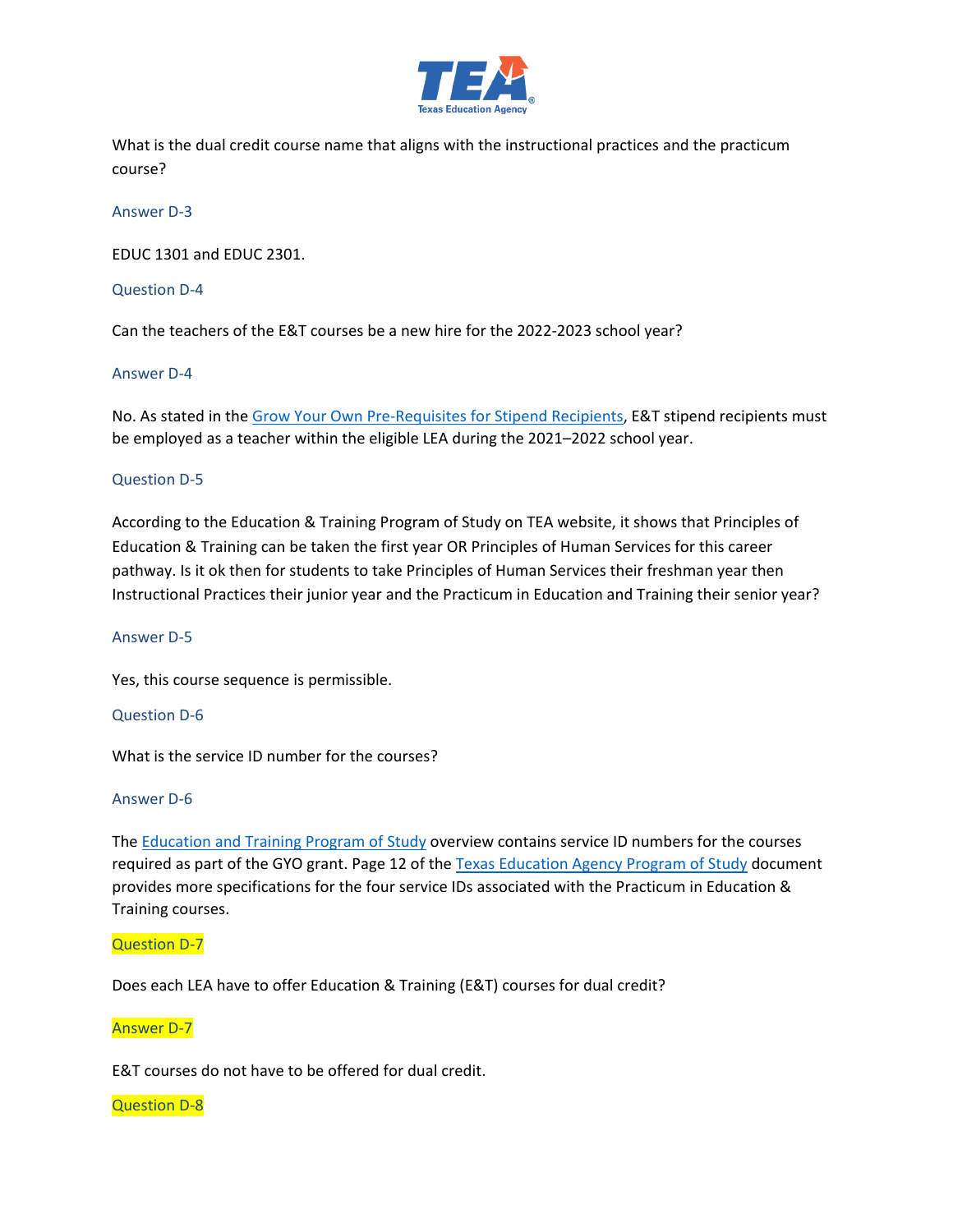

Where can we find information or guidance about recruiting students to our Education & Training courses?

#### Answer D-8

TEA recorded a Student Recruitment Panel on April 12, 2021. Please review the recordin[g here.](https://www.youtube.com/watch?v=3xoMrTL_WiU)

TEA has also provided marketing materials for download and distribution on the [GYO page](https://tea.texas.gov/texas-educators/educator-initiatives-and-performance/grow-your-own) of the TEA Educator initiatives website.

# <span id="page-13-0"></span>Section E: Summer Institute Questions

#### Question E-1

Who pays for the required Summer Institute?

#### Answer E-1

LEAs are advised to use up to \$3,000 per campus of the total 4C award amount to send teachers and other required or encouraged staff to the institute. Refer to answer E-2 regarding a virtual option for institute.

#### Question E-2

Will Summer Institute be in-person or virtual?

#### Answer E-2

There are two options for participation in the 2022 Summer Institute for the Education & Training Pathway.

Option A: In-Person Institute

- *Dates:* June 27-29, 2022
- *Location:* TBD in the Greater Austin area
- *Details:* This event is capped at the first 400 registrants.

Option B: Virtual Institute

- *Dates:* July 18-20, 2022
- *Location:* Virtual (Zoom)
- *Details:* This event is not capped.

Confirmation of Participation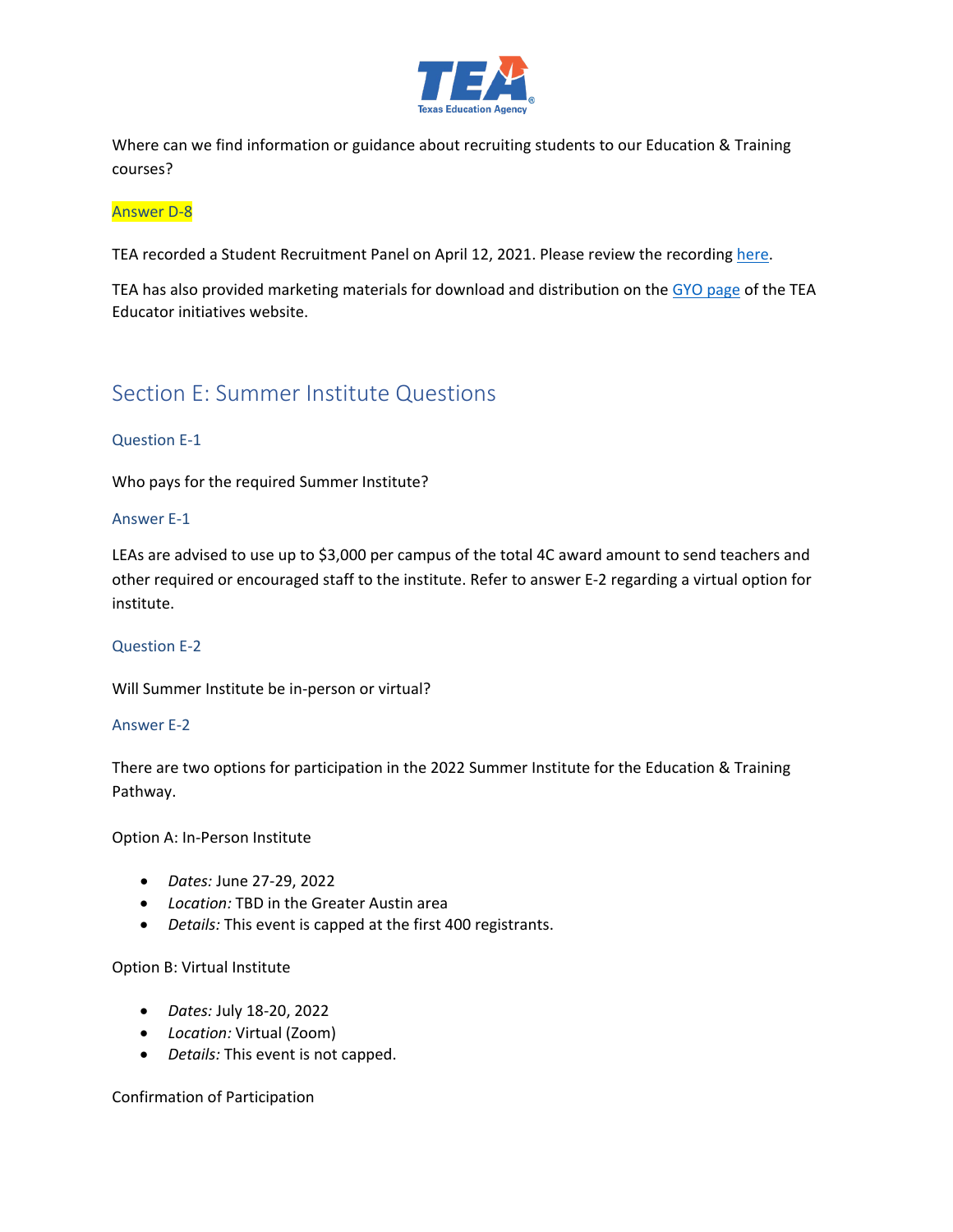

- 1. TEA asked all LEAs to complete an institute [preference survey](https://forms.gle/7hwU716Fv2RmkeFg6) before February 11, 2022.
- 2. TEA will approve district participation for in-person or virtual institute by February 25, 2022.
- 3. TEA will communicate approvals and any next steps by February 25, 2022.

# Question E-3

The TCLAS Guidance Document lists E&T course teachers, campus principals, and college/career counselors as required participants at Summer Institute. Can TEA provide any flexibility on this requirement?

# Answer E-3

Summer Institute will include an overview of the GYO grant, district team action planning and training on the E&T curriculum. It is important that campus-based GYO teams attend.

TEA is providing the following flexibilities for attendance and will soon issue an official errata. The updated attendance requirements are as follows:

- **E&T Teachers (Days 1–3):** Summer Institute attendance must include each E&T course teacher who will receive a stipend through the GYO grant. E&T teachers are required to attend each of the three days of summer institute.
	- $\circ$  If a district has been approved to attend the in-person institute and a teacher cannot attend on those dates, the teacher must attend the virtual institute option to remain in compliance.
- **Campus Principals (Day 1):** Each participating GYO campus must send a member of the instructional leadership team—typically the principal— responsible for overseeing the GYO program to day one of Summer Institute. Attendance on days two and three is optional.
	- $\circ$  If the individual described above is unable to attend day one of Summer Institute for a particular campus, the LEA may choose to send a campus-based substitute to fill in. The LEA must ensure that the substitute shares all pertinent information back with the appropriate individual leading GYO.
- **College/Career Counselors (Day 1):** Each participating GYO campus must send a college/career counselor, or other individual responsible for E&T course scheduling and enrollment, to summer institute.
	- $\circ$  If neither of the individuals described above are available to attend day one of Summer Institute for a particular campus, the LEA may choose to send a campus-based substitute to fill in. The LEA must ensure that the substitute shares all pertinent information back with the appropriate team member responsible for E&T course scheduling and enrollment.